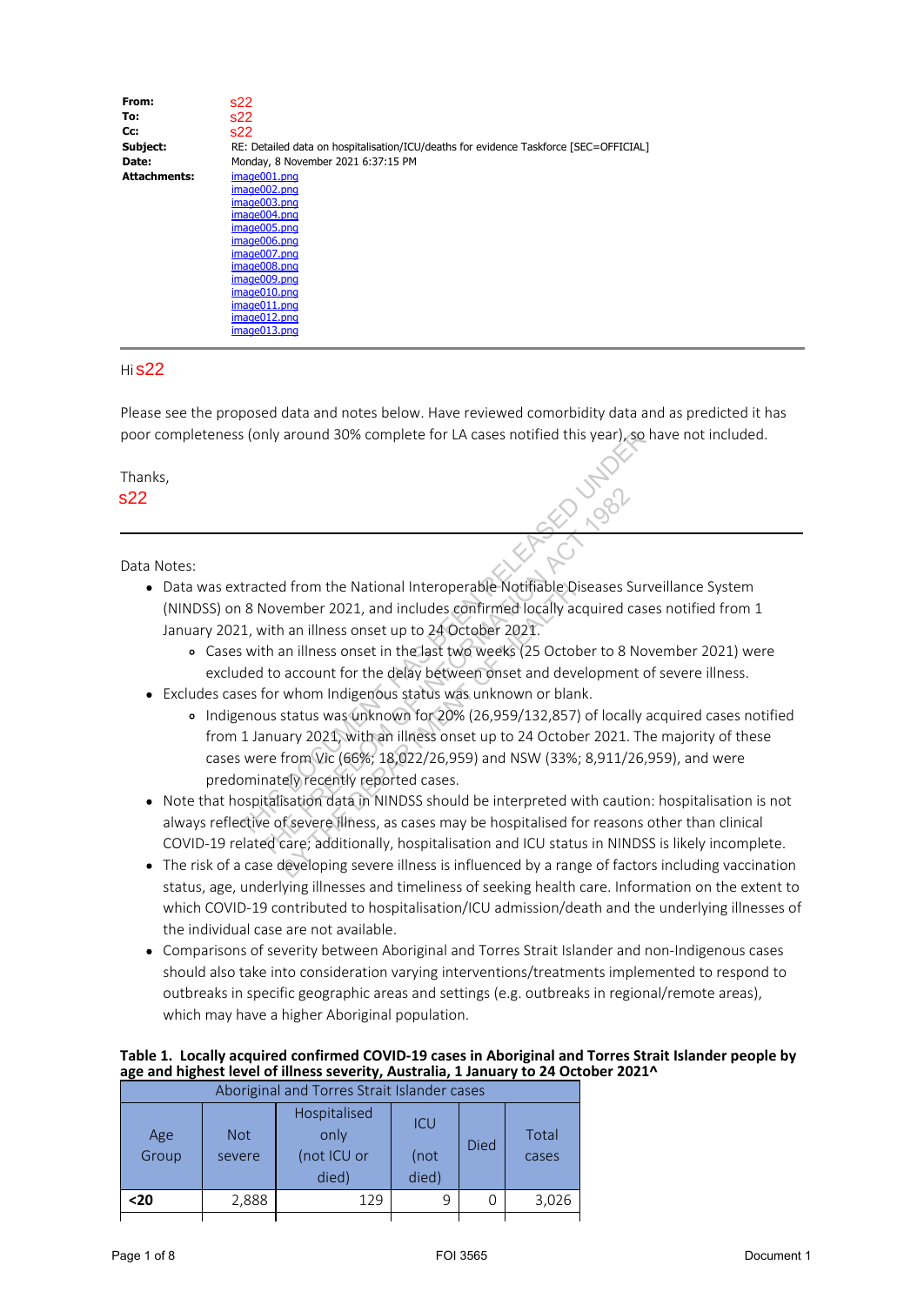| $20 - 24$      | 528   | 65  | 4              | $\Omega$       | 597   |
|----------------|-------|-----|----------------|----------------|-------|
| $25 - 29$      | 560   | 76  | 5              | 0              | 641   |
| $30 - 34$      | 445   | 68  | 6              | 0              | 519   |
| $35 - 39$      | 358   | 55  | 6              | 0              | 419   |
| $40 - 44$      | 281   | 52  | 8              | 1              | 342   |
| $45 - 49$      | 246   | 48  | 8              | $\overline{2}$ | 304   |
| $50 - 54$      | 197   | 33  | $\overline{7}$ | $\mathbf 1$    | 238   |
| $55 - 59$      | 118   | 30  | $\overline{7}$ | 3              | 158   |
| $60 - 64$      | 60    | 26  | 6              | 1              | 93    |
| $65 - 69$      | 45    | 21  | 4              | $\overline{2}$ | 72    |
| $70+$          | 28    | 23  | 5              | 5              | 61    |
| <b>Unknown</b> | 0     | 0   | $\Omega$       | 0              | 0     |
| <b>Total</b>   | 5,754 | 626 | 75             | 15             | 6,470 |

^ Excludes cases for whom Indigenous status was unknown or missing

#### **Table 2. Locally acquired confirmed COVID-19 cases in non-Indigenous people by age and highest level of illness severity, Australia, 1 January to 24 October 2021^**

|                                       |                      | level of illness severity, Australia, 1 January to 24 October 2021^<br>Non-Indigenous cases                             |                                                       |                 |                |                                                                                                                                                           |
|---------------------------------------|----------------------|-------------------------------------------------------------------------------------------------------------------------|-------------------------------------------------------|-----------------|----------------|-----------------------------------------------------------------------------------------------------------------------------------------------------------|
| Age<br>Group                          | <b>Not</b><br>severe | Hospitalised<br>only<br>(not ICU or<br>died)                                                                            | <b>ICU</b><br>(not<br>died)                           | <b>Died</b>     | Total<br>cases | J 0901/2                                                                                                                                                  |
| $20$                                  | 28,648               | 980                                                                                                                     | 35                                                    | $\overline{2}$  | 29,665         |                                                                                                                                                           |
| $20 - 24$                             | 9,826                | 625                                                                                                                     | 41                                                    | $\overline{4}$  | 10,496         |                                                                                                                                                           |
| $25 - 29$                             | 9,525                | 798                                                                                                                     | 88                                                    | 4               | 10,415         |                                                                                                                                                           |
| $30 - 34$                             | 8,462                | 866                                                                                                                     | 95                                                    | $6\overline{6}$ | 9,429          |                                                                                                                                                           |
| $35 - 39$                             | 7,442                | 823                                                                                                                     | 108                                                   | 7               | 8,380          |                                                                                                                                                           |
| $40 - 44$                             | 5,720                | 758                                                                                                                     | 105                                                   | $\overline{5}$  | 6,588          |                                                                                                                                                           |
| 45 - 49                               | 4,940                | 760                                                                                                                     | 149                                                   | 16              | 5,865          |                                                                                                                                                           |
| $50 - 54$                             | 4,301                | 732                                                                                                                     | 169                                                   | 26              | 5,228          |                                                                                                                                                           |
| $55 - 59$                             | 3,282                | 620                                                                                                                     | 166                                                   | 39              | 4,107          |                                                                                                                                                           |
| $60 - 64$                             | 2,389                | 874                                                                                                                     | 145                                                   | 40              | 3,148          |                                                                                                                                                           |
| $65 - 69$                             | 1,436                | 469                                                                                                                     | 121                                                   | 64              | 2,090          |                                                                                                                                                           |
| $70+$                                 | 2,028                | 1,371                                                                                                                   | 163                                                   | 450             | 4,012          |                                                                                                                                                           |
| <b>Unknown</b>                        | 5                    | $\mathbf{O}$                                                                                                            | 0                                                     | 0               | 5              |                                                                                                                                                           |
| <b>Total</b>                          | 88,004               | 9,376                                                                                                                   | 1,385                                                 | 663             | 99,428         |                                                                                                                                                           |
| From: S22<br>To: \$22<br>$cc$ : $S22$ |                      | s22<br>Sent: Monday, 8 November 2021 5:19 PM                                                                            | @health.gov.au><br>@health.gov.au><br>@health.gov.au> |                 |                |                                                                                                                                                           |
| For visibility                        |                      |                                                                                                                         |                                                       |                 |                | Subject: FW: Detailed data on hospitalisation/ICU/deaths for evidence Taskforce [SEC=OFFICIAL]                                                            |
|                                       |                      | From: HARPER, Emily <emily.harper@health.gov.au><br/>Sent: Monday, 8 November 2021 5:18 PM</emily.harper@health.gov.au> |                                                       |                 |                |                                                                                                                                                           |
|                                       |                      | To: Jason Agostino <jason.agostino@naccho.org.au></jason.agostino@naccho.org.au>                                        |                                                       |                 |                |                                                                                                                                                           |
|                                       |                      |                                                                                                                         |                                                       |                 |                | Cc: DE TOCA, Lucas <lucas.detoca@health.gov.au>; HEDGES, Sheryl <sheryl.hedges@health.gov.au>;</sheryl.hedges@health.gov.au></lucas.detoca@health.gov.au> |
| s22                                   |                      | @health.gov.au>; S22                                                                                                    |                                                       |                 |                | @health.gov.au>;                                                                                                                                          |
| Page 2 of 8                           |                      |                                                                                                                         |                                                       | FOI 3565        |                | Document 1                                                                                                                                                |

| From $S22$                                   | S <sub>22</sub> | @health.gov.au>                                                                                |
|----------------------------------------------|-----------------|------------------------------------------------------------------------------------------------|
| <b>Sent:</b> Monday, 8 November 2021 5:19 PM |                 |                                                                                                |
| To $S22$                                     |                 | @health.gov.au>                                                                                |
| $cc$ s22                                     |                 | @health.gov.au>                                                                                |
|                                              |                 | Subject: FW: Detailed data on hospitalisation/ICU/deaths for evidence Taskforce [SEC=OFFICIAL] |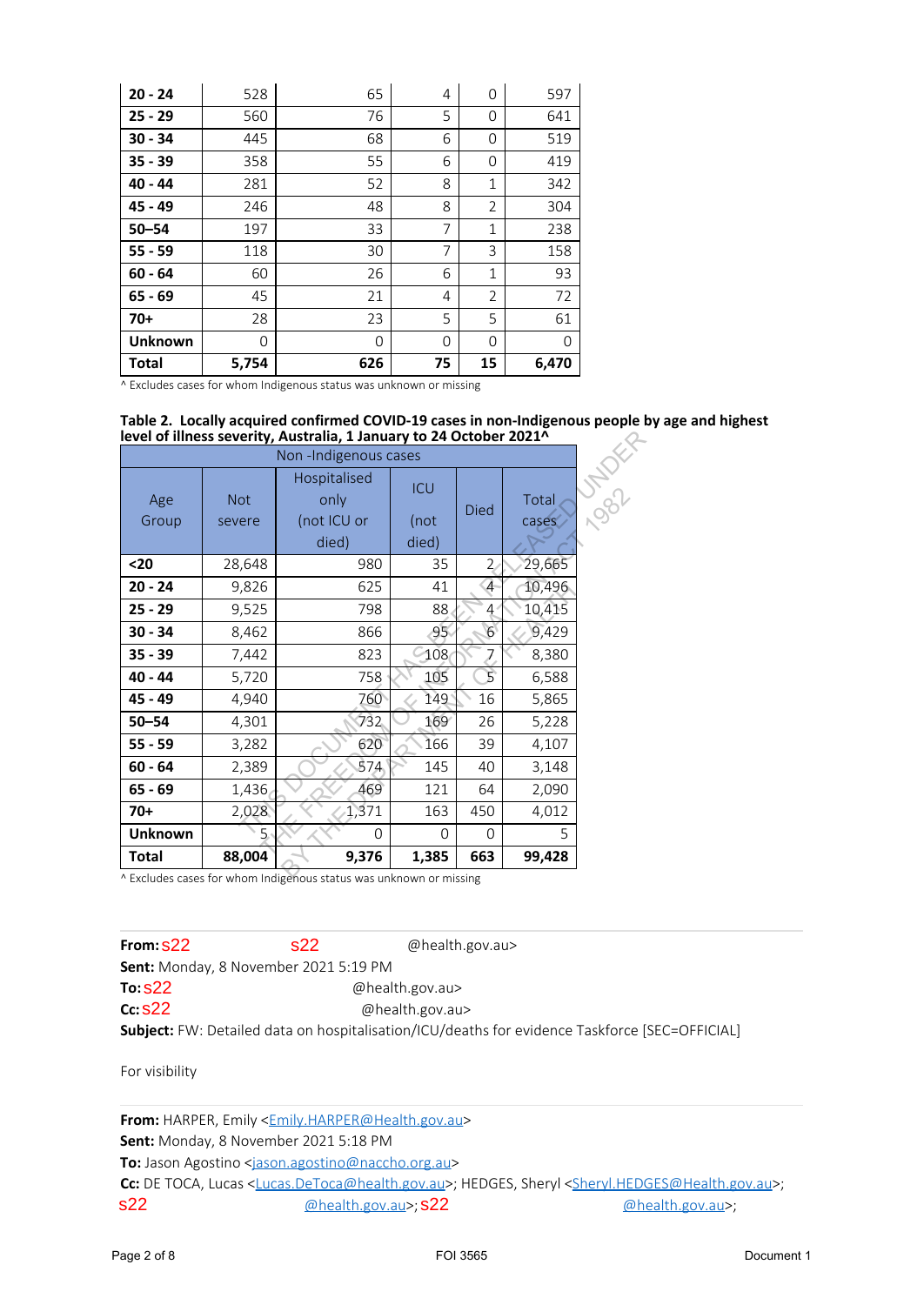@health.gov.au>; @health.gov.au> s22 s22

**Subject:** RE: Detailed data on hospitalisation/ICU/deaths for evidence Taskforce [SEC=OFFICIAL]

Hi Jason,

Thanks for your email.

A short update on this request.

I am advised that this has been flagged at CDNA, and the team is currently preparing the data as requested. I look forward to sharing with you soon, along with some additional context which may assist in your analysis.

Kind regards,

Emily

# **Emily Harper**

Assistant Secretary – Communicable Diseases Branch

Office of Health Protection and Response | Chief Medical Officer Group Australian Government Department of Health T: 02 6289 4547 | E: Emily.Harper@health.gov.au s22

*The Department of Health acknowledges the Traditional Custodians of Australia and their continued connection to land, sea and community. We pay our respects to all Elders past and present.*

From: Jason Agostino <jason.agostino@naccho.org au> **Sent:** Monday, 8 November 2021 8:55 AM **To:** HARPER, Emily <Emily.HARPER@Health.gov.au> Cc: DE TOCA, Lucas <Lucas.DeToca@health gov.au>; HEDGES, Sheryl <Sheryl.HEDGES@Health.gov.au>; @health.gov.au>; @health.gov.au>; s22 s22 @health.gov.au> Emily Harper<br>
Assistant Secretary – Communicable Diseases Branch<br>
Office of Health Individuals and Secretary – Charles Health Measure Charles<br>
And The Department of Health addressing the Traditional Cualidating in the Aus Communicable Diseases Branch<br>
In and Response | Chief Medical Officer Group<br>
Department of Health<br>
In the department of Health<br>
Alth acknowledges the Traditional Custodians of Australia and<br>
and community. We pay our respe acknowledges the Traditional Custodians of Austral<br>
acknowledges the Traditional Custodians of Austral<br>
Son.agostino@naccho.org au><br>
Der 2021 8:55 AM<br>
Der 2021 8:55 AM<br>
BRICGCA Contract Custodians<br>
BRICGCA Contract Custodi s22

**Subject:** RE: Detailed data on hospitalisation/ICU/deaths for evidence Taskforce [SEC=OFFICIAL]

**REMINDER:** Think before you click! This email originated from outside our organisation. Only click links or open attachments if you recognise the sender and know the content is safe.

Hi Emily,

Thanks for the update. Am I able to attend the CDNA COVID JEG item when they discuss this? I would like be part of the discussions on what data are required or alternatives. The Aboriginal and Torres Strait Islander COVID-19 Advisory Group has been extremely clear on the need for better use and transparency of COVID data on Aboriginal and Torres Strait Islander peoples.

Kind regards, Jason

**Jason Agostino Medical Advisor**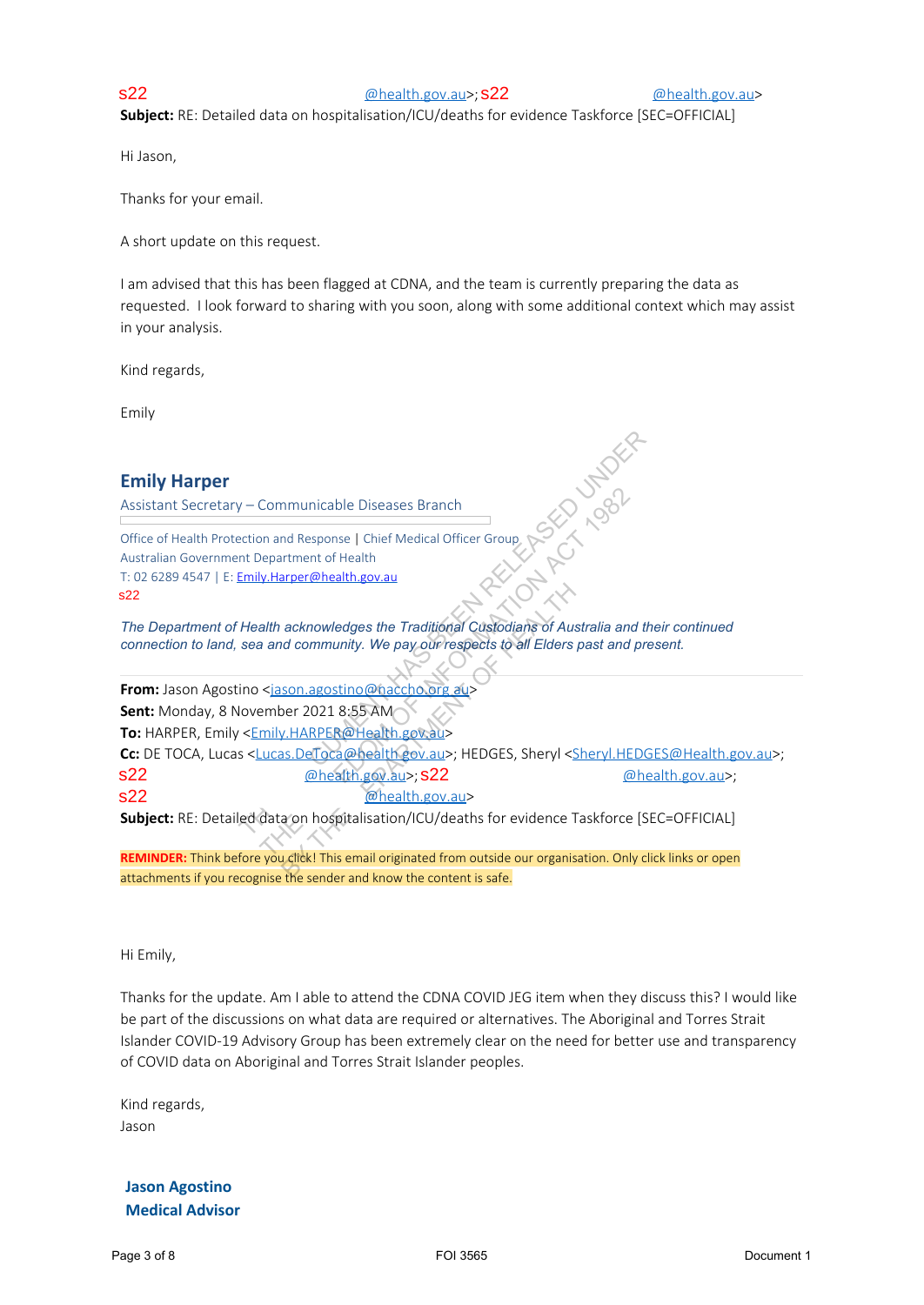

*Stay connected, engaged and informed*

The National Aboriginal Community Controlled Health Organisation (NACCHO) acknowledges the Ngunnawal people, traditional custodians of the lands where our office is situated. NACCHO wish to acknowledge and respect their continuing culture and contribution they make to the life of Canberra and the region. *NACCHO also acknowledge all other First Nations Peoples on whose land we gather.*

**From:** HARPER, Emily <Emily.HARPER@Health.gov.au>

**Sent:** Friday, 5 November 2021 5:31 PM

**To:** Jason Agostino <jason.agostino@naccho.org.au>

Cc: DE TOCA, Lucas <Lucas.DeToca@health.gov.au>; HEDGES, Sheryl <Sheryl.HEDGES@Health.gov.au>; @health.gov.au>; @health.gov.au>; s22 s22

@health.gov.au> s22

**Subject:** RE: Detailed data on hospitalisation/ICU/deaths for evidence Taskforce [SEC=OFFICIAL]

Hi Jason

I have touched base with the team and the request is going to CDNA COVID JEG next week for consideration of whether the data is appropriate for the analysis, and if not alternative sources of data that would achieve the project aims. Sent In ratio and the request the FOI 55. Sheryl Schedule HEDGES SHEMI age and Constrained State of 8 FOI 3565 Sheryl Schedule 2022<br>
SCRIPTIOCA, Lucas <br/>state Casta Constrained processing SCRIPTION (SUPPORT TO 2022).<br> Chealth.gov.au><br>
Chealth.gov.au><br>
data on hospitalisation/ICU/deaths for evidence faskforce<br>
with the team and the request is going to CDNA COVID JEG<br>
ther the data is appropriate for the analysis, and if not alter<br>
e proj the team and the request is going to CDNA COV<br>
The data is appropriate for the analysis, and if no<br>
roject aims.<br>
way and Kate Pennington will be in touch with y

The process is well underway and Kate Pennington will be in touch with you shortly to discuss further.

Kind regards,

Emily

## **Emily Harper**

Assistant Secretary – Communicable Diseases Branch

Office of Health Protection and Response | Chief Medical Officer Group Australian Government Department of Health T: 02 6289 4547 | E: Emily.Harper@health.gov.au s22

*The Department of Health acknowledges the Traditional Custodians of Australia and their continued connection to land, sea and community. We pay our respects to all Elders past and present.*

**From:** HARPER, Emily <Emily.HARPER@Health.gov.au>

**Sent:** Thursday, 4 November 2021 6:22 PM

**To:** Jason Agostino <jason.agostino@naccho.org.au>

Cc: DE TOCA, Lucas <Lucas.DeToca@health.gov.au>; HEDGES, Sheryl <Sheryl.HEDGES@Health.gov.au>; @health.gov.au>; @health.gov.au> s22 s22

**Subject:** RE: Detailed data on hospitalisation/ICU/deaths for evidence Taskforce [SEC=OFFICIAL] [SEC=OFFICIAL]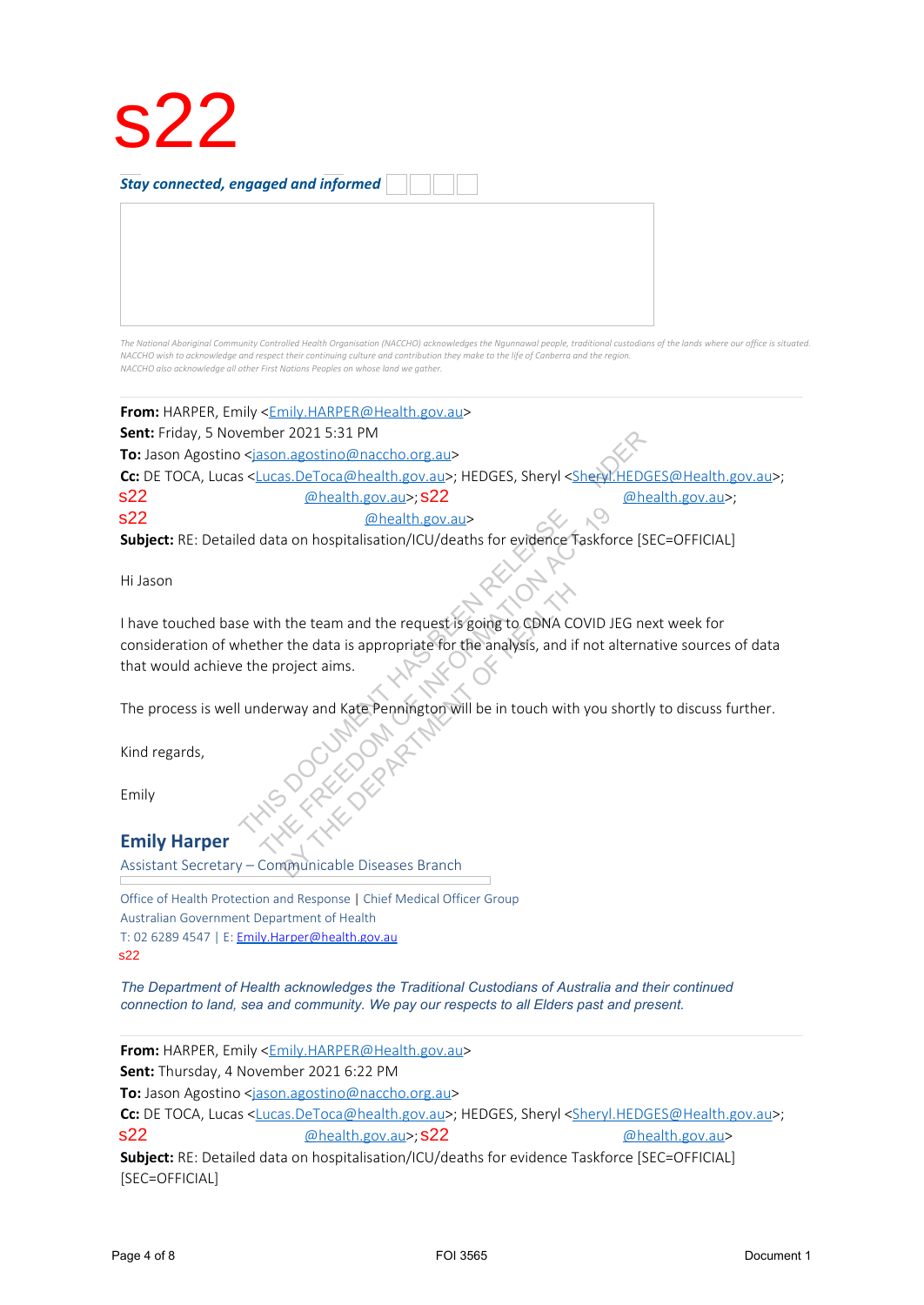Thanks Jason - will be in touch soon.

Kind regards

Emily

Sent from Workspace ONE Boxer

[SEC=OFFICIAL]

On 4 Nov 2021 17:19, Jason Agostino <jason.agostino@naccho.org.au> wrote: **REMINDER:** Think before you click! This email originated from outside our organisation. Only click links or open attachments if you recognise the sender and know the content is safe.

Thanks Emily, and nice to bump into you in this role.

- It will show severity in under 55 more clearly as this is currently hidden
- It will give information to the Taskforce to determine where an appropriate cut-off could be set
- Removes people with unknown Indigenous status

|           |                                                          | Essentially we would like the most up-to-date tables within the CDI reports on disease severity by 5-year |            |      |             |  |
|-----------|----------------------------------------------------------|-----------------------------------------------------------------------------------------------------------|------------|------|-------------|--|
|           |                                                          | age groups and disaggregated by Indigenous and non-Indigenous (with not stated/unknown excluded           |            |      |             |  |
|           |                                                          | from non-Indigenous table). I know that we need to maintain a two-week delay on disease severity data     |            |      |             |  |
|           | due to the clinical course of COVID.                     |                                                                                                           |            |      |             |  |
|           |                                                          |                                                                                                           |            |      |             |  |
|           | This achieves a few things                               |                                                                                                           |            |      |             |  |
|           |                                                          | • It will show severity in under 55 more clearly as this is currently hidden                              |            |      |             |  |
| $\bullet$ |                                                          | It will give information to the Taskforce to determine where an appropriate cut-off could be set          |            |      |             |  |
|           |                                                          | • Removes people with unknown Indigenous status                                                           |            |      |             |  |
|           |                                                          | If possible, data on co-morbidities would be helpful, as this strengthens the argument for an age-based   |            |      |             |  |
|           |                                                          | criteria, not simply comorbidity based criteria. To achieve this you could divide each column into two    |            |      |             |  |
|           |                                                          | categories (i.e. Hospitalised only (no comorbidities) Hospitalised only (comorbidities))                  |            |      |             |  |
|           |                                                          |                                                                                                           |            |      |             |  |
|           |                                                          | While some cell numbers will be <5, the lack of geographic information makes it very hard ot identify and |            |      |             |  |
|           |                                                          | every single Aboriginal and Torres Strait Islander death has already been widely reported in the media.   |            |      |             |  |
|           |                                                          |                                                                                                           |            |      |             |  |
|           |                                                          |                                                                                                           |            |      |             |  |
|           |                                                          |                                                                                                           |            |      |             |  |
|           |                                                          | An example of one of the tables is below. Happy to talk through.                                          |            |      |             |  |
|           |                                                          |                                                                                                           |            |      |             |  |
|           | Aboriginal and Torres Strait Islander data<br>Not severe | Hospitalised only                                                                                         | ICU        | Died | Total cases |  |
|           |                                                          | (not ICU or died)                                                                                         | (not died) |      |             |  |
| $20$      |                                                          |                                                                                                           |            |      |             |  |
| $20 - 24$ |                                                          |                                                                                                           |            |      |             |  |
| $25 - 29$ |                                                          |                                                                                                           |            |      |             |  |
| $30 - 34$ |                                                          |                                                                                                           |            |      |             |  |
| $35 - 39$ |                                                          |                                                                                                           |            |      |             |  |
| $40 - 44$ |                                                          |                                                                                                           |            |      |             |  |
| $45 - 49$ |                                                          |                                                                                                           |            |      |             |  |
| $50 - 54$ |                                                          |                                                                                                           |            |      |             |  |
| $55 - 59$ |                                                          |                                                                                                           |            |      |             |  |
| $60 - 64$ |                                                          |                                                                                                           |            |      |             |  |
| $65 - 69$ |                                                          |                                                                                                           |            |      |             |  |
| $70+$     |                                                          |                                                                                                           |            |      |             |  |
| Unknown   |                                                          |                                                                                                           |            |      |             |  |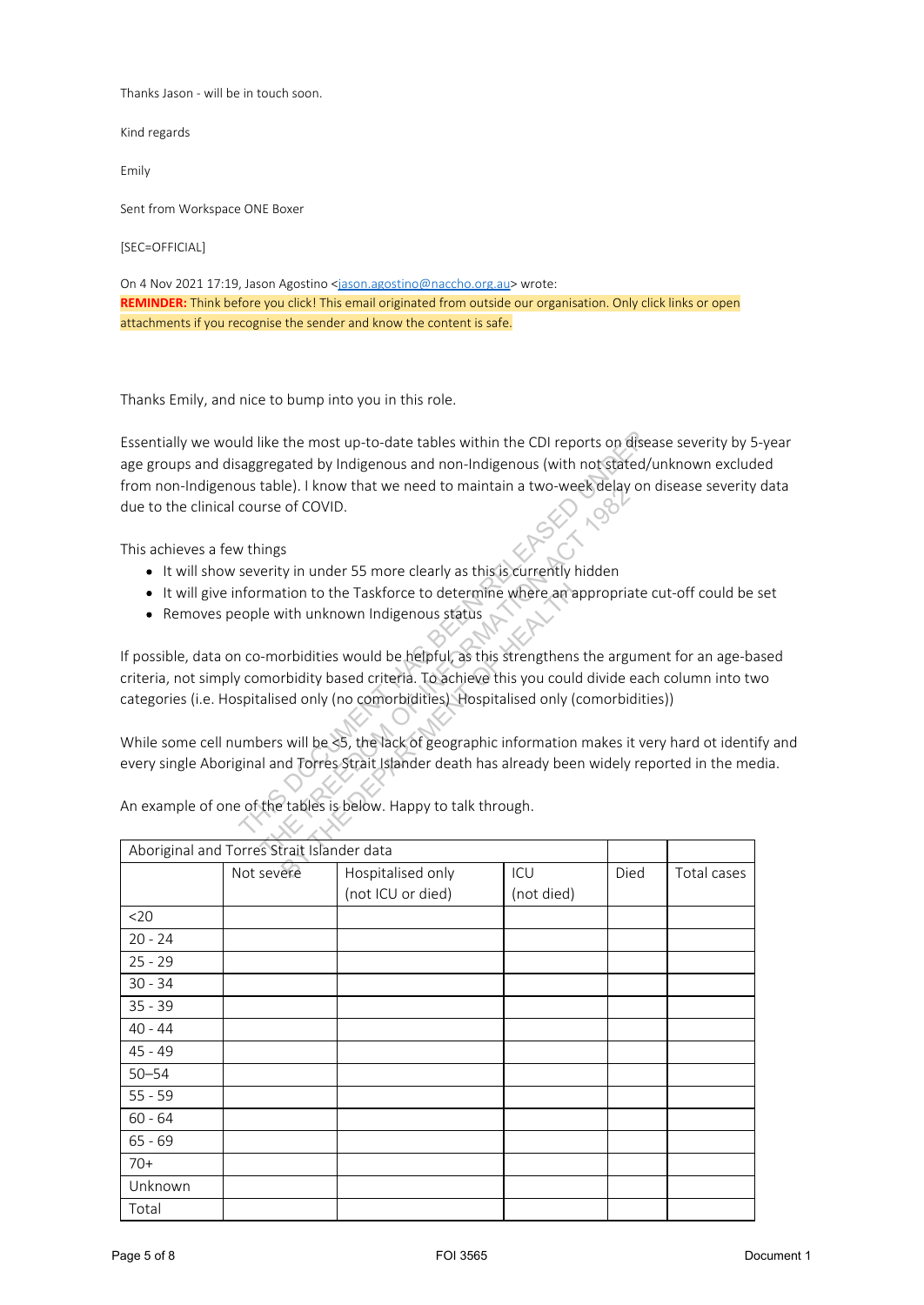Kind regards, Jason

**Jason Agostino Medical Advisor**

s22

*Stay connected, engaged and informed*

The National Aboriginal Community Controlled Health Organisation (NACCHO) acknowledges the Ngunnawal people y aditional eustodians of the lands v NACCHO wish to acknowledge and respect their continuing culture and contribution they make to the life of Can *NACCHO also acknowledge all other First Nations Peoples on whose land we gather.*

**From:** HARPER, Emily <**Emily.HARPER@Health.gov.au> Sent:** Thursday, 4 November 2021 4:08 PM To: Jason Agostino <jason.agostino@naccho.org.au> **Cc:** DE TOCA, Lucas <<u>Lucas.DeToca@health.gov.au</u>>; **S22** <u>@health.gov.au</u>>; HEDGES, Sheryl < <u>Sheryl.HEDGES@Health.gov.au</u>>>; **s22** <u>@health.gov.au</u>> **Subject:** FW: Detailed data on hospitalisation/ICU/deaths for evidence Taskforce [SEC=OFFICIAL] Processor and the state of 8 of 8 Formula 1 This page of 8 Andrea Chinache and the state of 8 Andre Chinache and the state of 8 Andre Chinache and the state of 8 Andre Chinache and the state of 8 Andre Chinache and the sta Controlled Health Organisation (MACCHO) acknowledges the Ngunnawal people and the Freedom Expect their continuing culture and contribution they make to the life of ombet and the region.<br>
First Nations Peoples on whose land The Procession Control Control Control Control Control Control Control Control Control Control Control Control Control Control Control Control Control Control Control Control Control Control Control Control Control Control

Good Afternoon Jason,

Thank you for your time briefly on the phone just now. As discussed, it would be very helpful if you could please provide some detail of the data tables you seeking (a mock-up of data would be ideal).

This will assist us in determining whether jurisdictions (via the Communicable Diseases Network Australia) need to approve a data release (i.e. line listed data or data with risk of identifiable information) or if it's material that I may be able to approve for release (i.e. aggregate data with low risk of re-identification).

I look forward to hearing from you soon (and to working with you again into the future!).

Kind regards,

Emily

## **Emily Harper**

Assistant Secretary – Communicable Diseases Branch

Office of Health Protection and Response | Chief Medical Officer Group Australian Government Department of Health T: 02 6289 4547 | E: Emily.Harper@health.gov.au s22

*The Department of Health acknowledges the Traditional Custodians of Australia and their continued connection to land, sea and community. We pay our respects to all Elders past and present.*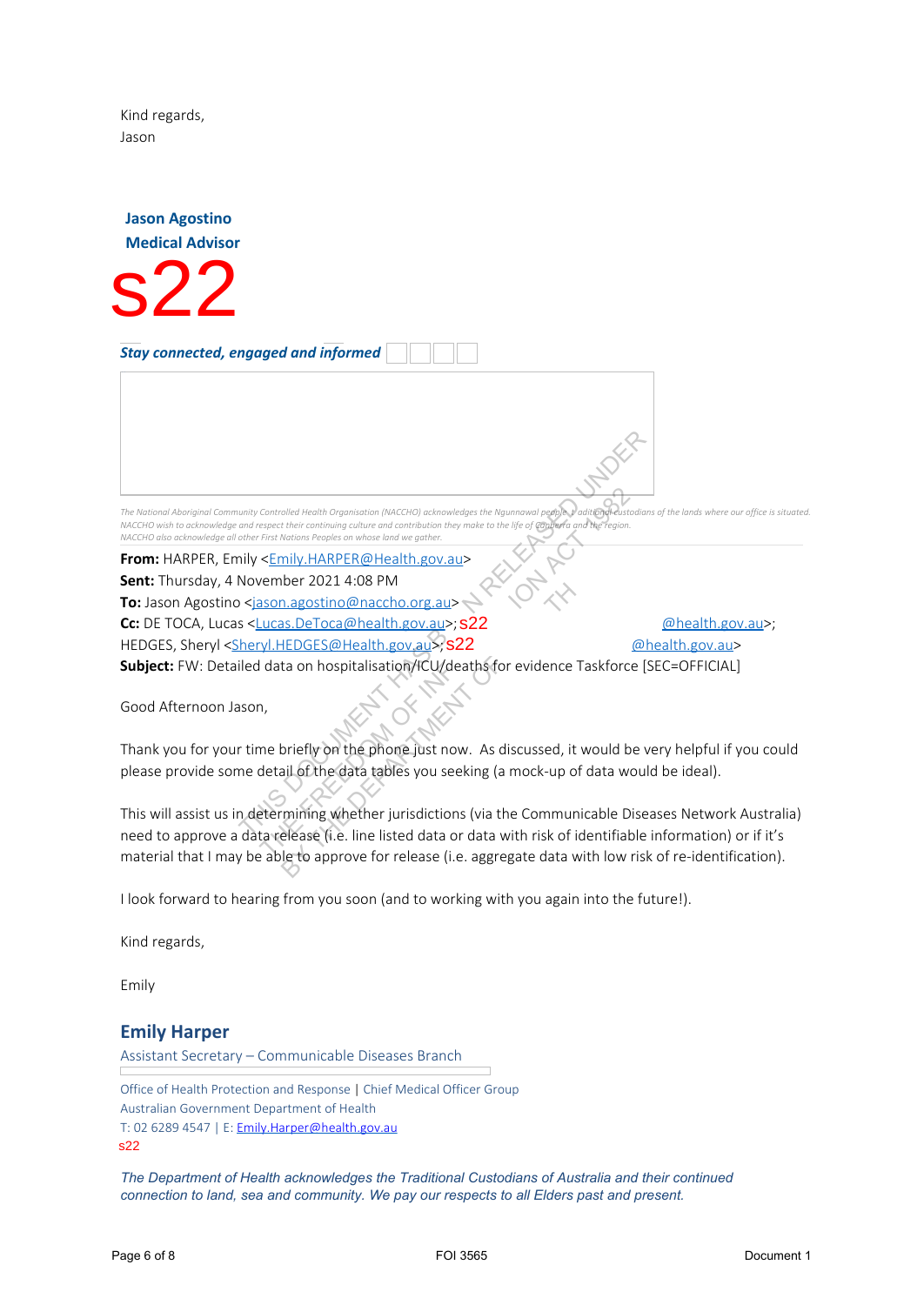**From:** Jason Agostino <jason.agostino@naccho.org.au> **Sent:** Wednesday, 3 November 2021 12:42 PM To: DE TOCA, Lucas <Lucas.DeToca@health.gov.au>; HEDGES, Sheryl <Sheryl.HEDGES@Health.gov.au>; @health.gov.au> Cc: Dawn Casey <Dawn.Casey@naccho.org.au> **Subject:** Detailed data on hospitalisation/ICU/deaths for evidence Taskforce s22

**REMINDER:** Think before you click! This email originated from outside our organisation. Only click links or open attachments if you recognise the sender and know the content is safe.

Hi Lucas and team,

The National COVID-19 Evidence Taskforce will be considering a consensus recommendation on a lower age of eligibility for Sotrovimab and other novel COVID-19 disease modifying treatments for Aboriginal and Torres Strait Islander peoples. At the moment the Taskforce has age limits on eligibility, based on the patients enrolled in the main studies (>55). However, the populations enrolled in the study are obviously not representative of Aboriginal and Torres Strait Islander peoples. While NSW Health has a recommendation to consider treatment down to age 35 (or younger if comorbidities) Vic and ACT have stuck to 55. Step to equinty on accounts and column that the step of the addresses and my contain column that the step of the step of the step of the step of the step of the step of the step of the step of the step of the step of the s

To assist the Taskforce's decision-making process, could we share detailed data on hospitalisations and deaths with them. Specifically, hospitalistion/ICU/deaths in people under the age of 55 (which is the current cut-off age). I'd be happy to work with the data team to produce tables that would be of use. The Taskforce has asked for data by this Friday to enable discussion at their meeting next week. d Torres Strait Islander peoples. While NSW Homent down to age 35 (or younger if comorbiding<br>ment down to age 35 (or younger if comorbiding<br>naking process, could we share detailed data of<br>pitalistion/ICU/deaths in people u

Kind regards, Jason

**Jason Agostino Medical Advisor**

s22

*Stay connected, engaged and informed*

The National Aboriginal Community Controlled Health Organisation (NACCHO) acknowledges the Ngunnawal people, traditional custodians of the lands where our office is situated. NACCHO wish to acknowledge and respect their continuing culture and contribution they make to the life of Canberra and the region *NACCHO also acknowledge all other First Nations Peoples on whose land we gather.*

"Important: This transmission is intended only for the use of the addressee and may contain confidential or legally privileged information. If you are not the intended recipient, you are notified that any use or dissemination of this communication is strictly prohibited. If you receive this transmission in error please notify the author immediately and delete all copies of this transmission."